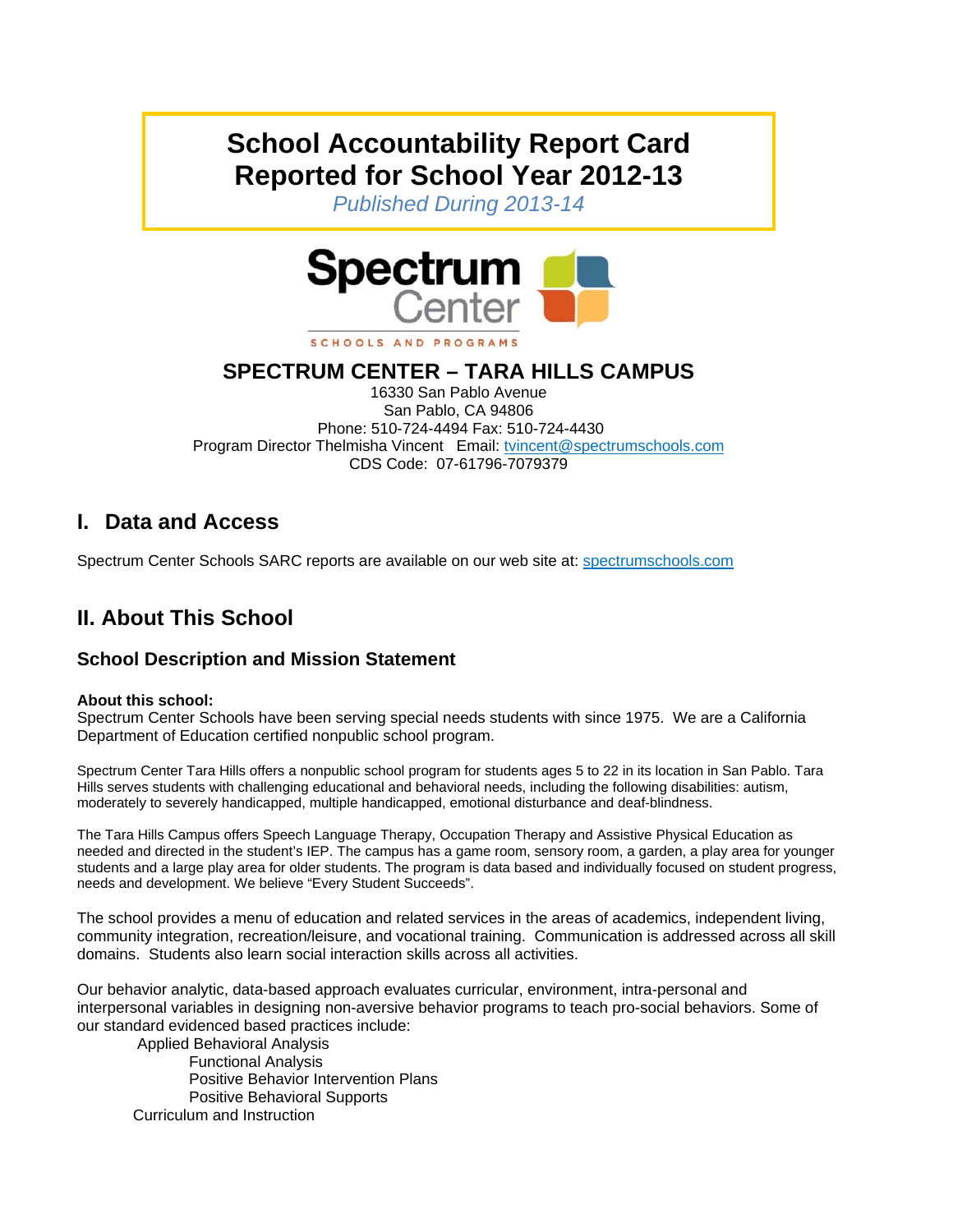State Standards Implementation Direct Instruction Computer Assisted Technology Discrete Trial Training Ongoing Progress Monitoring Curriculum Based Measurements Content based Assessments Standardized Assessments

Data is collected on academic achievement and on each Individualized Educational Plan (IEP) goal weekly. The data is reviewed monthly to assess the student's progress. Lessons plans are revised as needed to assure student learning. A progress report and/or report card is completed for every student and is provided to both the parent and LEA quarterly per the IEP and master contract.

Spectrum Center Schools monitor progress on targeted campus goals quarterly. An Internal Accountability Review is conducted annually.

#### **Mission Statement:**

Our mission is to provide personalized, evidence-based educational services for non-traditional learners in collaboration with families and public school districts.

#### **Opportunities for Parental Involvement**

Parents are involved in the student enrollment process, parent/teacher conferences, IEP development and approval.

In addition, our school hosts a parent/care-provider and student social events. These are opportunities for parents to either attend a school event such as our annual Fall Carnival, Thanksgiving Feast, All School Spirit Week as well as numerous community outings to local Zoo's, parks, and museums.

 These events give parents/care-providers the opportunity to see what their children are learning and how much they are working on building their social skills. Parents/care-providers also have the opportunity to meet other parents/care-providers, which can help with finding out resources for their children and themselves.

Teachers make weekly phone calls to parents to touch base and share how the child's week went as well as ask for parent input.

When needed, Spectrum Center has provided trainings to help parents with challenges at home, such as ABA principles, video modeling for those with Autism, and many others.

#### **Student Enrollment by Grade Level (School Year 2012-13)**

This table displays the number of students enrolled in each grade level (determined by age) at the school.

| <b>Grade Level</b>         | <b>Number of Students</b> | <b>Grade Level</b>      | <b>Number of Students</b> |
|----------------------------|---------------------------|-------------------------|---------------------------|
| Kindergarten               |                           | Grade 8                 |                           |
| Grade 1                    |                           | <b>Ungraded Middle</b>  |                           |
| Grade 2                    |                           | Grade 9                 |                           |
| Grade 3                    | 5                         | Grade 10                |                           |
| Grade 4                    |                           | Grade 11                |                           |
| Grade 5                    | 2                         | Grade 12                |                           |
| <b>Ungraded Elementary</b> | 0                         | <b>Ungraded HS</b>      |                           |
| Grade 6                    |                           | <b>Post-Secondary</b>   | 19                        |
| Grade 7                    | 5                         | <b>Total Enrollment</b> | 78                        |

**Student Enrollment by Group –**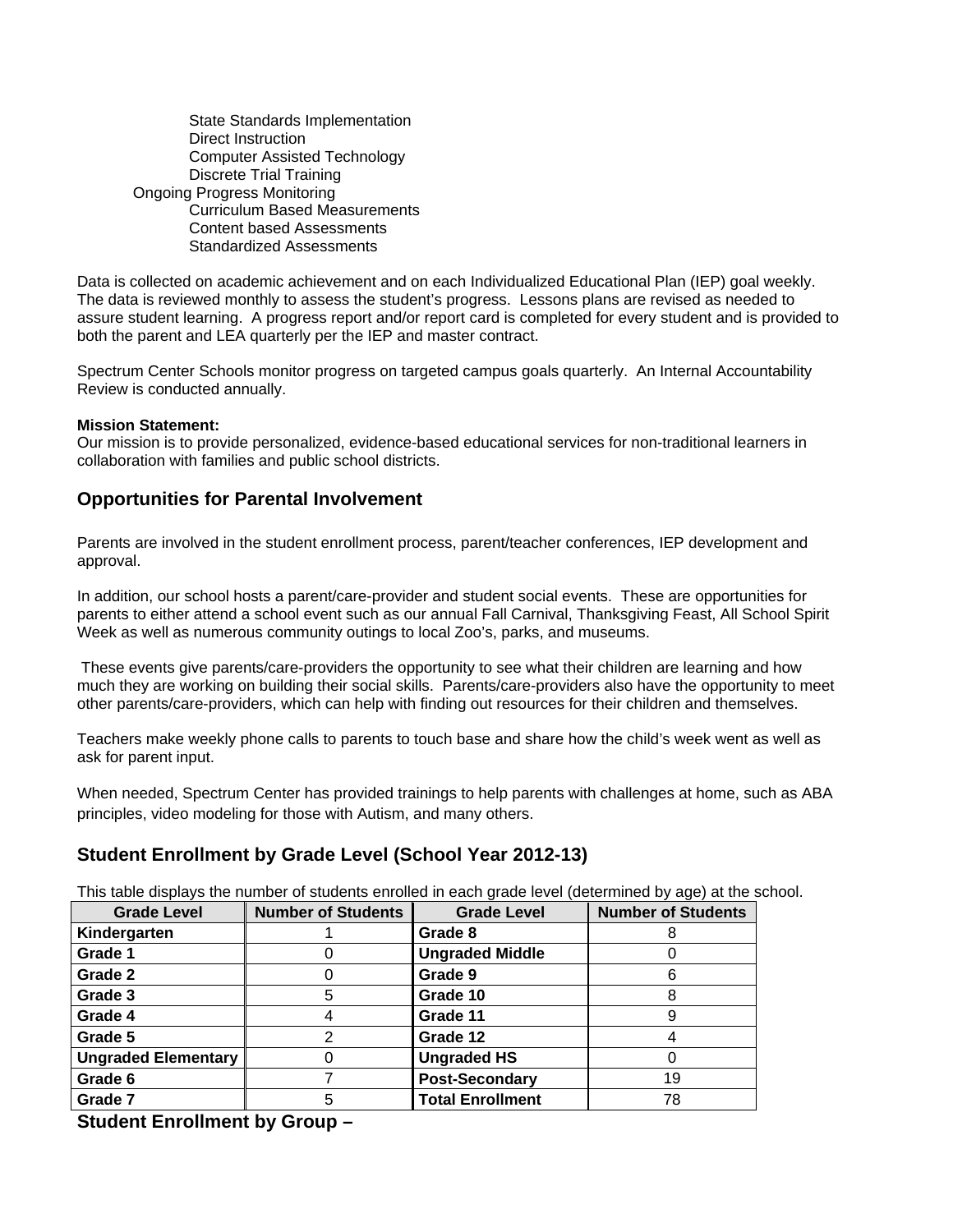

**Residence**

**STAR**



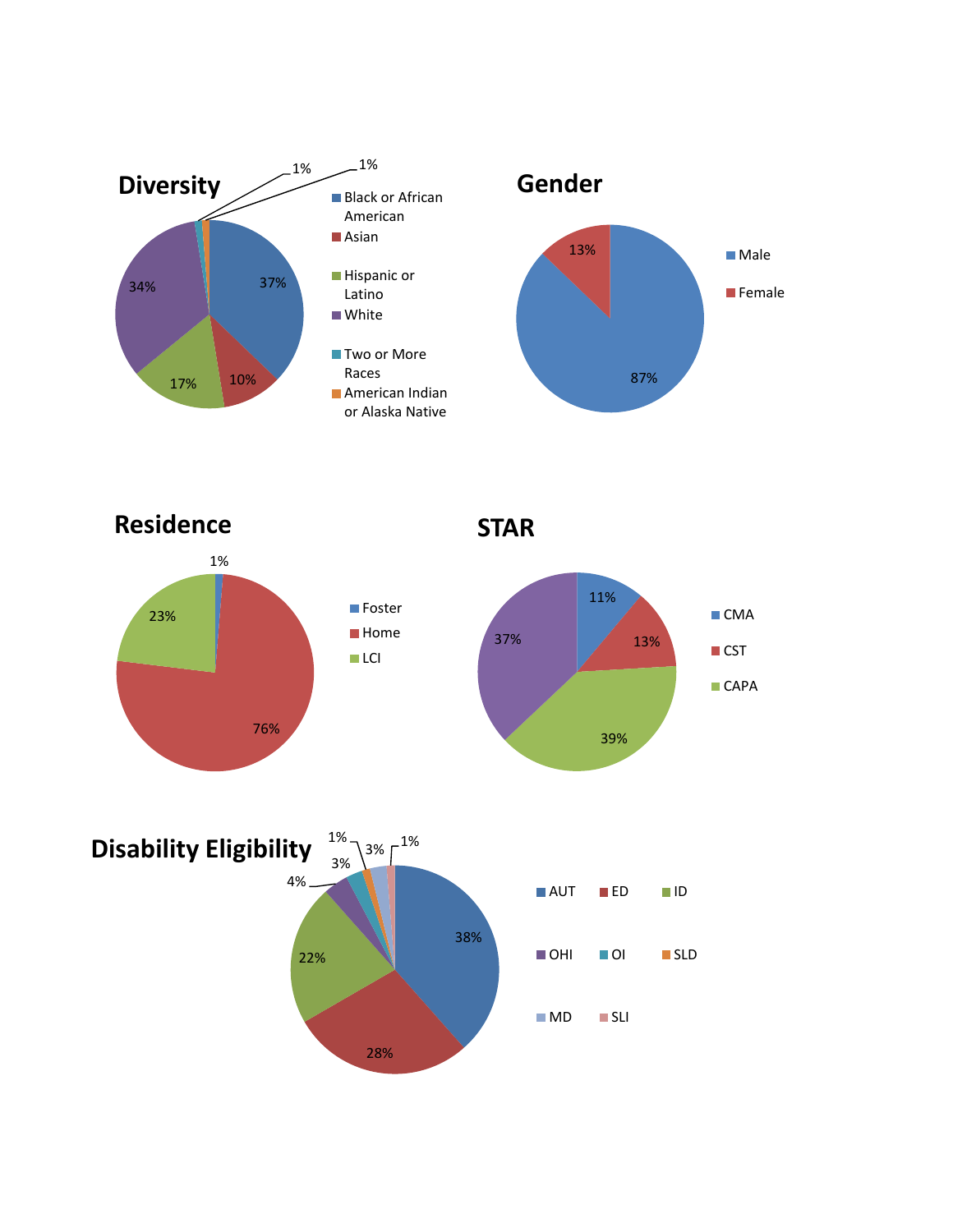### **Average Class Size**

Our model is to provide small classroom sizes. Due to this, our classrooms can be anywhere from 6 to 14 students in a classroom. Students are in classrooms according to age and function level. In the 2012-2013 school year, the Tara Hills Campus served an average of 78 students in 7 classrooms.

## **III. School Climate**

## **School Safety Plan (School Year 2012-13)**

All staff receive required trainings including, but not limited to: 1<sup>st</sup> Aide/CPR, Hughes Bill, incident report writing, emergency preparedness, blood borne pathogens, student supervision, safety in the work place, sexual harassment, abuse reporting and universal precautions.

The campus has a safety team which meets regularly. The safety team is responsible for monitoring monthly classroom safety and risk abatement checklist, maintaining adequate first aide and blood borne pathogen supplies and reviewing safety incidents as needed. Morning sweeps of the grounds are conducted to insure the campus is secure and free from dangerous debris.

Emergency preparedness includes monthly fire drills, earthquake drills, monthly OSHA building checks, an annual fire inspection and an annual disaster drill which includes earthquake preparedness, shelter in place, violent intruder protection and an annual exposure control plan.

#### **Suspensions and Expulsions**

| Rate               | <b>School</b> |         |         |  |
|--------------------|---------------|---------|---------|--|
|                    | 2010-11       | 2011-12 | 2012-13 |  |
| <b>Suspensions</b> |               |         |         |  |
| <b>Expulsions</b>  |               |         |         |  |

## **IV. School Facilities**

## **School Facility Conditions and Improvement Plan (School Year 2012-13)**

#### **Age of School Buildings:**

The Spectrum Center Tara Hills Campus is located in an renovated strip shopping mall on the corner of Tara Hills Drive and San Pablo Avenue. The school moved from its previous location in Rodeo to San Pablo in 1999. The school area of the building has 10 classrooms, a teacher/staff resource room, a gymnasium (multipurpose room), a game room, a sensory (Explorazone) room, a student store, a computer lab, 2 kitchens, a nurse's station, a laundry, a shower room, and administrative offices.

#### **Maintenance and Repair:**

The Administrative Coordinator is responsible for all campus repairs and coordinates with the Maintenance Specialist to ensure repairs are completed. Our parking lot was resurfaced this year and in a continual improvement plan, we are repainting hallways and classrooms during school closures which will be completed in 2011. The head of the safety team coordinates with the custodian to insure that campus sweeps are conducted which consist of physically walking the campus to be sure the campus is free from dangerous debris.

#### **Cleaning Process and Schedule:**

Tara Hills uses a cleaning service company for daily cleaning of the campus.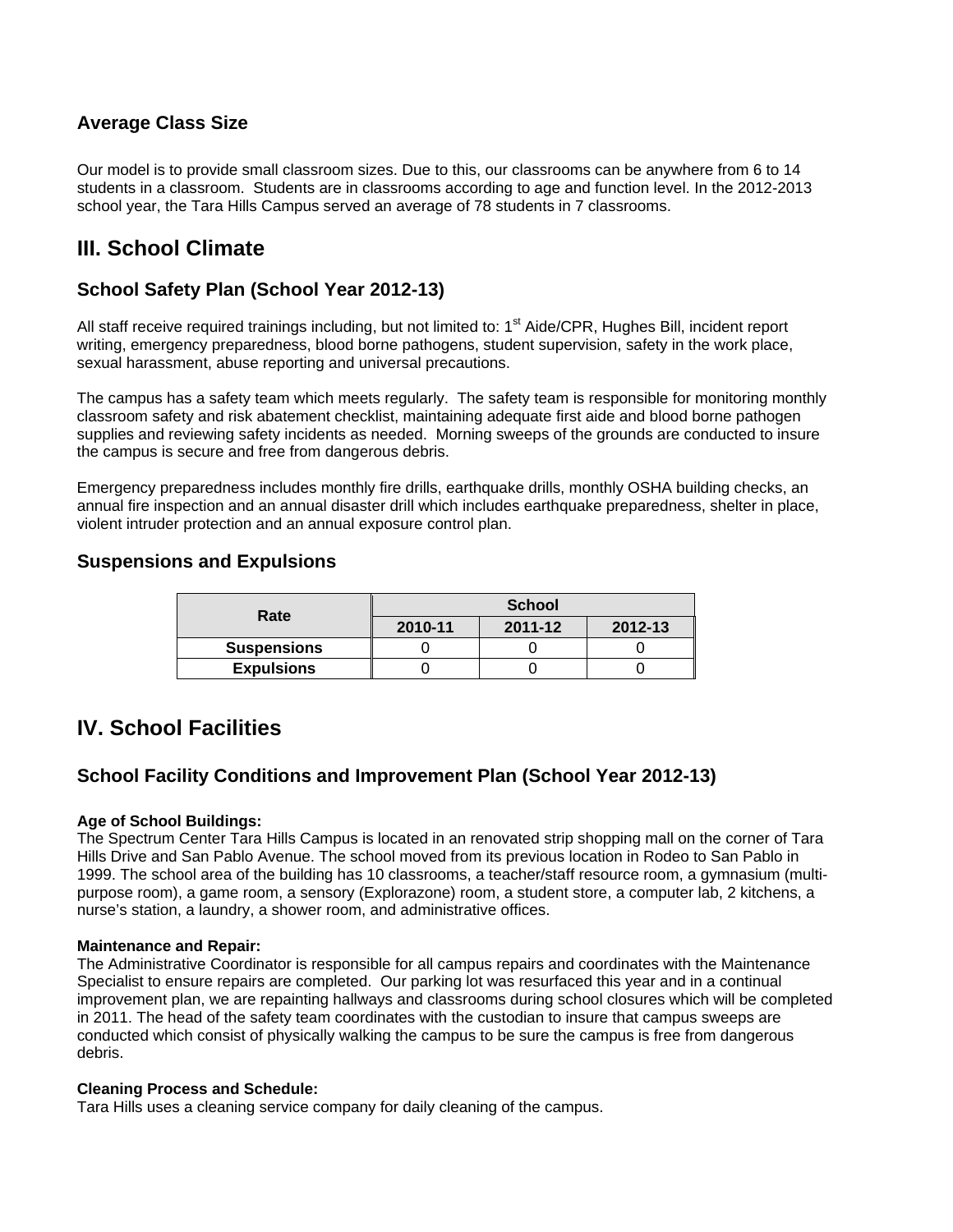## **Modernizing or New School Construction Projects:**

The campus administrative and safety team develop annual goals for continual improvement projects which include but are not limited to the physical environment.

|                                                                                  | <b>Repair Status</b> |         | $1000 \cdot 10000 \cdot 10000 \cdot 1000$ | <b>Repair Needed and</b> |                                |
|----------------------------------------------------------------------------------|----------------------|---------|-------------------------------------------|--------------------------|--------------------------------|
| <b>System Inspected</b>                                                          | <b>Exemplary</b>     | Good    | Fair                                      | Poor                     | <b>Action Taken or Planned</b> |
| Systems: Gas Leaks,<br>Mechanical/HVAC,<br>Sewer                                 |                      | $\star$ |                                           |                          | n/a                            |
| <b>Interior: Interior</b><br><b>Surfaces</b>                                     |                      | $\star$ |                                           |                          | n/a                            |
| <b>Cleanliness: Overall</b><br>Cleanliness, Pest/<br>Vermin Infestation          |                      | $\star$ |                                           |                          | n/a                            |
| <b>Electrical: Electrical</b>                                                    |                      | $\star$ |                                           |                          | n/a                            |
| <b>Restrooms/Fountains:</b><br>Restrooms, Sinks/<br>Fountains                    |                      | $\star$ |                                           |                          | n/a                            |
| Safety: Fire Safety,<br><b>Hazardous Materials</b>                               |                      | $\star$ |                                           |                          | n/a                            |
| <b>Structural: Structural</b><br>Damage, Roofs                                   |                      | $\star$ |                                           |                          | n/a                            |
| <b>External:</b><br>Playground/School<br>Grounds, Windows/<br>Doors/Gates/Fences |                      | $\star$ |                                           |                          | n/a                            |
| <b>Overall Rating</b>                                                            |                      | $\star$ |                                           |                          | n/a                            |

## **School Facility Good Repair Status (School Year 2013-14)**

## **V. Teachers-**

## **Teacher Credentials**

| <b>Teachers</b>                               | <b>School</b> |         |         |  |
|-----------------------------------------------|---------------|---------|---------|--|
|                                               | 2010-11       | 2011-12 | 2012-13 |  |
| <b>Number of campus classrooms</b>            |               |         |         |  |
| <b>Clear Level 2</b>                          |               |         |         |  |
| <b>Preliminary Level 1</b>                    |               |         |         |  |
| <b>UIP</b>                                    |               |         |         |  |
| <b>PIP/STSP</b>                               |               |         |         |  |
| <b>Emergency Substitute (Classroom Aides)</b> |               |         |         |  |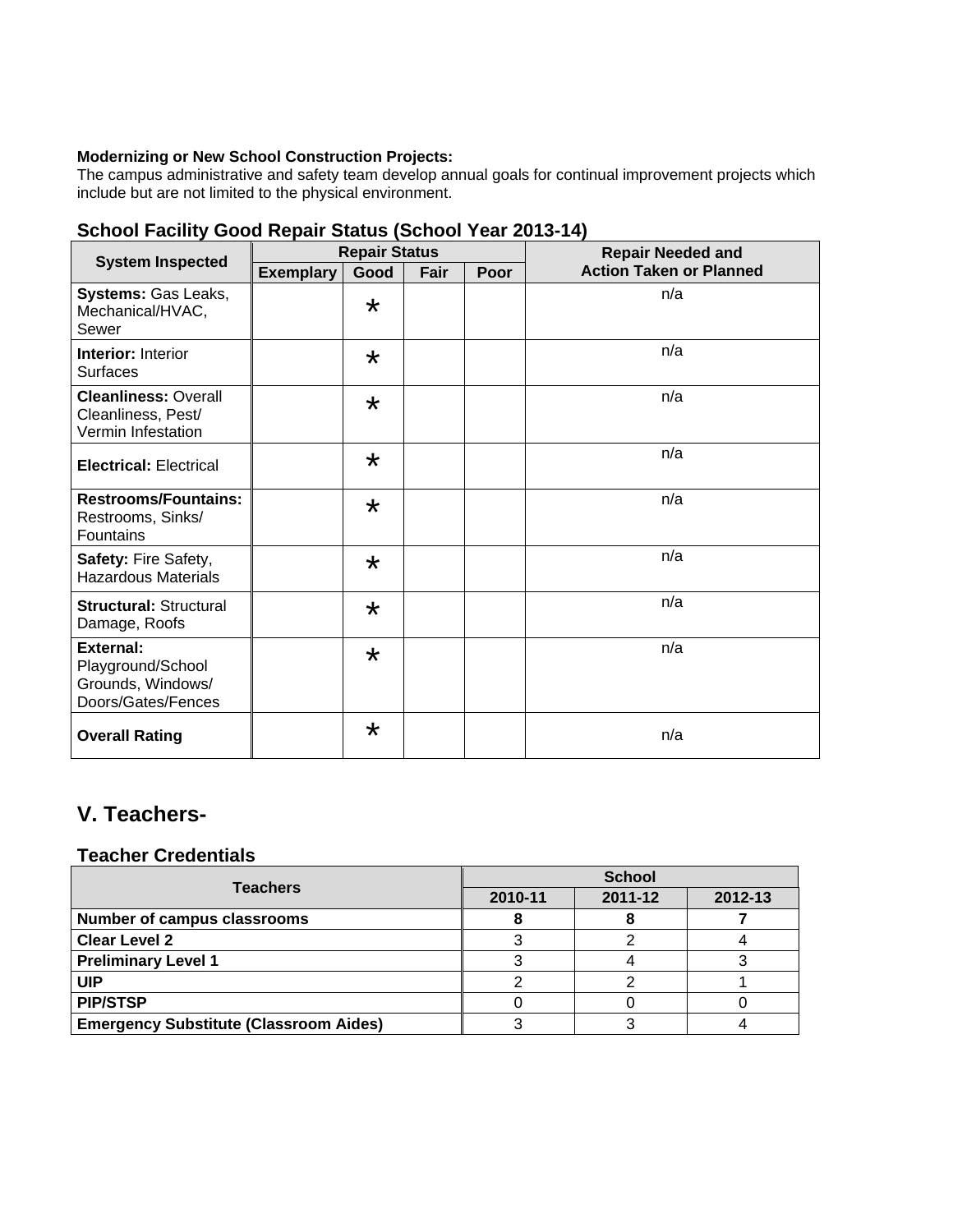## **VI. Support Staff**

## **Other Support Staff (School Year 2012-13)**

| Title                                            | <b>Number of FTE</b><br><b>Assigned to School</b> |
|--------------------------------------------------|---------------------------------------------------|
| <b>Senior Clinician</b>                          |                                                   |
| <b>Curriculum &amp; Instructional Specialist</b> |                                                   |
| <b>Education Coordinator</b>                     |                                                   |
| <b>Clinical Specialist</b>                       |                                                   |
| <b>Vocational Specialist</b>                     |                                                   |
| <b>Behavioral/Instructional Classroom Aides</b>  | 14                                                |
| <b>MFT Counselor</b>                             |                                                   |
| <b>Speech/Language/Hearing Specialist</b>        | 2                                                 |
| <b>Occupational Therapist</b>                    |                                                   |
| <b>Adapted Physical Education</b>                |                                                   |
| <b>Nurse</b>                                     |                                                   |

## **VII. Curriculum and Instructional Materials**

## **Instructional Materials (School Year 2013-14)**

Each student at CST and CMA level has a text book which matches the SBE or the local LEA's adapted text books in each academic area at his/her grade level. In addition Spectrum Center provides supplemental materials as appropriate to match the students' learning patterns.

| <b>Core Curriculum Area</b>       | <b>Quality, Currency,</b><br>and Availability of<br><b>Textbooks and</b><br><b>Instructional</b><br><b>Materials * Need to</b><br>import the campus'<br><b>Materials form</b> | <b>Percent of Pupils</b><br><b>Who Lack Their Own</b><br><b>Assigned Textbooks</b><br>and/or<br><b>Instructional</b><br><b>Materials</b> | <b>Most Recent SBE or</b><br><b>Local Governing</b><br><b>Agency Approved</b><br><b>Textbooks and</b><br><b>Instructional</b><br><b>Materials</b> |
|-----------------------------------|-------------------------------------------------------------------------------------------------------------------------------------------------------------------------------|------------------------------------------------------------------------------------------------------------------------------------------|---------------------------------------------------------------------------------------------------------------------------------------------------|
| <b>Reading/Language Arts</b>      | $\star$                                                                                                                                                                       | O%                                                                                                                                       | yes                                                                                                                                               |
| <b>Mathematics</b>                | $\star$                                                                                                                                                                       | O%                                                                                                                                       | yes                                                                                                                                               |
| <b>Science</b>                    | $\star$                                                                                                                                                                       | $O\%$                                                                                                                                    | ves                                                                                                                                               |
| <b>History-Social Science</b>     | $\star$                                                                                                                                                                       | $O\%$                                                                                                                                    | yes                                                                                                                                               |
| <b>Foreign Language</b>           | $\star$                                                                                                                                                                       | $O\%$                                                                                                                                    | yes                                                                                                                                               |
| <b>Health</b>                     | $\star$                                                                                                                                                                       | $O\%$                                                                                                                                    | <b>ves</b>                                                                                                                                        |
| <b>Visual and Performing Arts</b> | $\star$                                                                                                                                                                       | $O\%$                                                                                                                                    | yes                                                                                                                                               |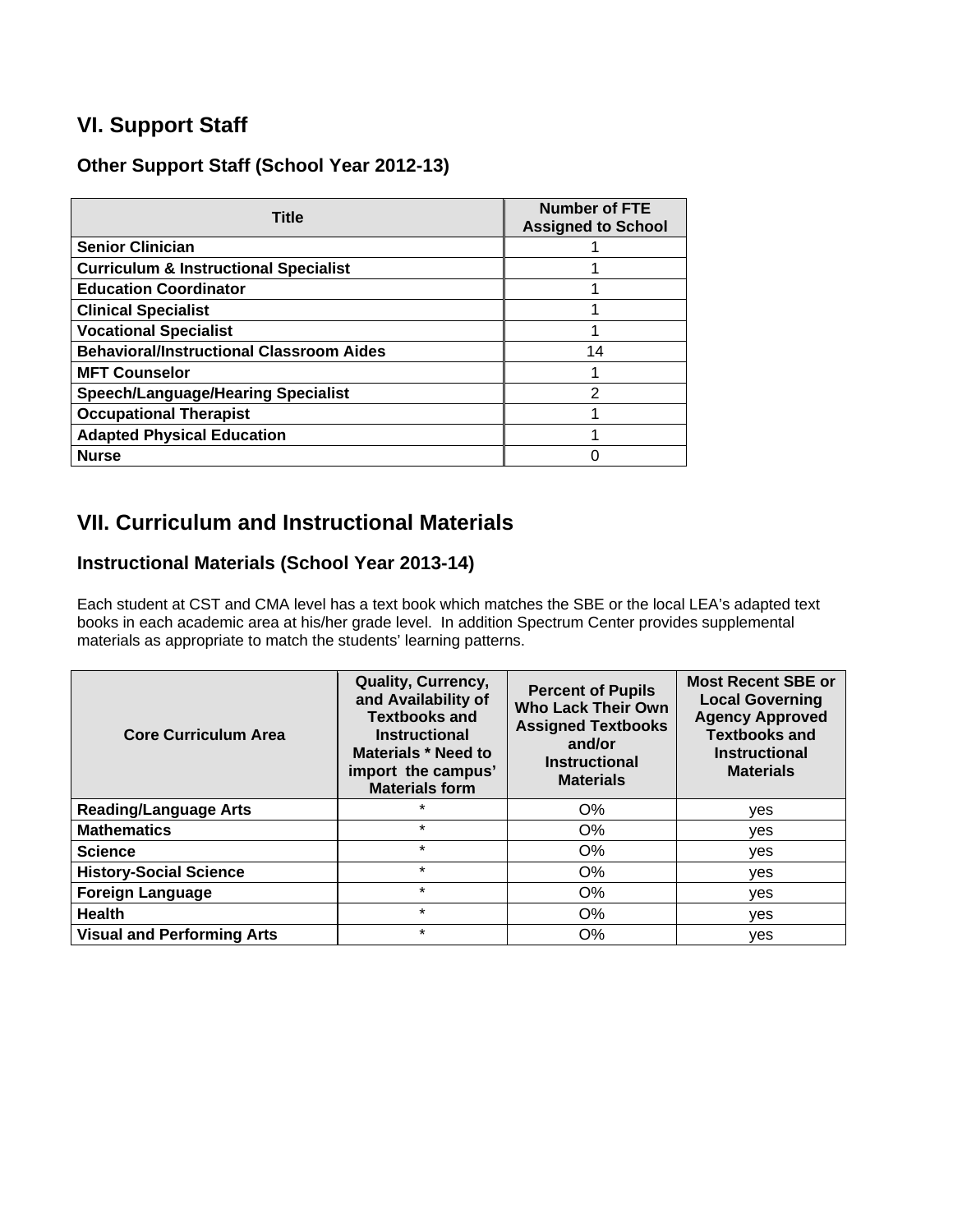|                |                                                                                   |                                                                                                                          | <b>SECTION B. GRADES K-8</b>                   |                                                  |                                      |  |  |  |
|----------------|-----------------------------------------------------------------------------------|--------------------------------------------------------------------------------------------------------------------------|------------------------------------------------|--------------------------------------------------|--------------------------------------|--|--|--|
|                |                                                                                   |                                                                                                                          | <b>CORE SUBJECT ABBREVIATIONS</b>              |                                                  |                                      |  |  |  |
|                | Social Science (SS)<br>Science (SCI)<br>English Language Arts (ELA)<br>Math (MAT) |                                                                                                                          |                                                |                                                  |                                      |  |  |  |
|                |                                                                                   | (NOTE: The "print area" is preset for two pages. Adjust as necessary to add or reduce the number of pages to be printed) |                                                |                                                  |                                      |  |  |  |
| Grade<br>Level | Core<br>Subject<br>Abbrev.                                                        | <b>Current Textbooks</b><br>and<br><b>Instructional Materials (Use Exact Titles)</b>                                     | Publisher<br>and<br><b>Year of Publication</b> | <b>State</b><br>Adopted?<br>$(K-8)$ Yes<br>or No | For<br><b>CDE USE</b><br><b>ONLY</b> |  |  |  |
| К              | <b>ELA</b>                                                                        | California treasures                                                                                                     | MacMillian/McGraw-Hill 2010                    | Yes                                              |                                      |  |  |  |
| К              | MAT                                                                               | Everyday Math                                                                                                            | Wright Group/McGraw Hill 2007                  | Yes                                              |                                      |  |  |  |
| К              | SCI                                                                               | California Science                                                                                                       | Scott Foresman 2007                            | Yes                                              |                                      |  |  |  |
| К              | SS                                                                                | California Vistas                                                                                                        | Macmillan McGraw Hill<br>2007                  | Yes                                              |                                      |  |  |  |
|                | <b>ELA</b>                                                                        | California Treasures Book 1                                                                                              | MacMillian/McGraw-Hill 2010                    | Yes                                              |                                      |  |  |  |
|                | <b>ELA</b>                                                                        | California Treasures Book 2                                                                                              | MacMillian/McGraw-Hill 2010                    | Yes                                              |                                      |  |  |  |
|                | <b>MAT</b>                                                                        | Everyday Math                                                                                                            | Wright Group/McGraw Hill 2007                  | Yes                                              |                                      |  |  |  |
|                | SCI                                                                               | California Science                                                                                                       | Scott Foresman 2008                            | Yes                                              |                                      |  |  |  |
|                | SS                                                                                | California Vistas<br>(Family and Friends)                                                                                | Macmillan McGraw Hill<br>2007                  | Yes                                              |                                      |  |  |  |
| 2              | <b>ELA</b>                                                                        | California Treasures Book 1                                                                                              | Macmillan McGraw Hill 2010                     | Yes                                              |                                      |  |  |  |
| 2              | <b>ELA</b>                                                                        | California Treasures Book 2                                                                                              | Macmillan McGraw Hill 2010                     | Yes                                              |                                      |  |  |  |
| 2              | MAT                                                                               | Everyday Math                                                                                                            | Wright Group/McGraw Hill 2007                  | Yes                                              |                                      |  |  |  |
| 2              | SCI                                                                               | California Science                                                                                                       | Scott Foresman 2008                            | Yes                                              |                                      |  |  |  |
| 2              | SS                                                                                | California Vistas<br>(People and Places)                                                                                 | Macmillan McGraw Hill<br>2007                  | Yes                                              |                                      |  |  |  |
| 3              | <b>ELA</b>                                                                        | California Treasures Book 1                                                                                              | Macmillan McGraw Hill 2010                     | Yes                                              |                                      |  |  |  |
| 3              | ELA                                                                               | California Treasures Book 2                                                                                              | Macmillan McGraw Hill 2010                     | Yes                                              |                                      |  |  |  |
| 3              | MAT                                                                               | Everyday Math                                                                                                            | Wright Group/McGraw Hill 2007                  | Yes                                              |                                      |  |  |  |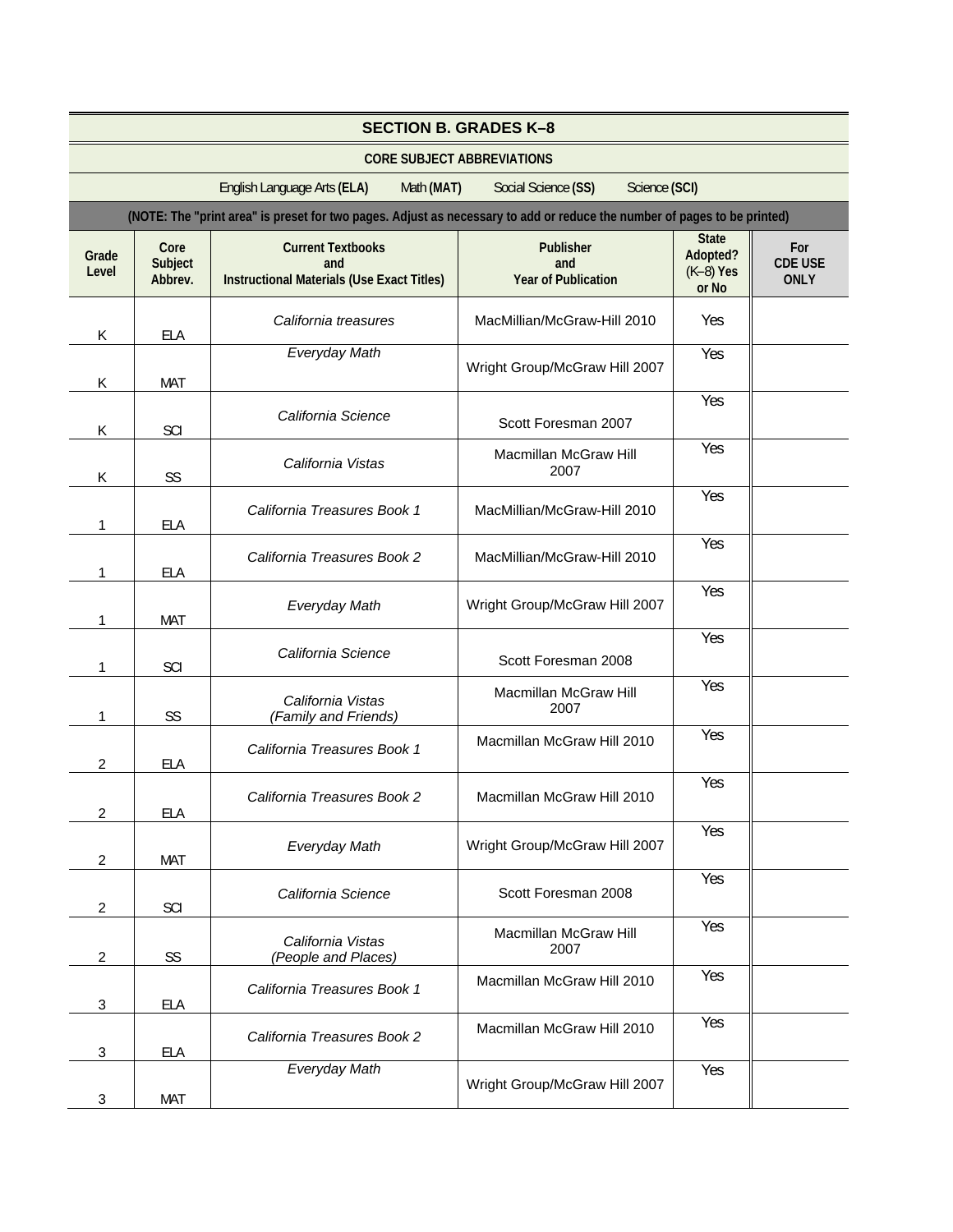| 3          | SCI            | California Science                                    | Scott Foresman 2008                          | Yes |
|------------|----------------|-------------------------------------------------------|----------------------------------------------|-----|
| 3          | SS             | California Vistas<br>(Communities)                    | Macmillan McGraw Hill<br>2007                | Yes |
| 4          | <b>ELA</b>     | California Treasures                                  | Macmillan McGraw Hill 2010                   | Yes |
| 4          | MAT            | Everyday Math                                         | Wright Group/McGraw Hill 2007                | Yes |
| 4          | SCI            | California Science                                    | Scott Foresman<br>2008                       | Yes |
| 4          | SS             | California Vistas: Our Golden State                   | Macmillan McGraw Hill<br>2007                | Yes |
| 5          | <b>ELA</b>     | California Treasures                                  | Macmillan McGraw Hill 2010                   | Yes |
| 5          | MAT            | Everyday Math                                         | Wright Group/McGraw Hill 2007                | Yes |
| 5          | SCI            | California Science                                    | Scott Foresman 2008                          | Yes |
|            |                |                                                       |                                              | Yes |
| SS         | 5              | California Vistas: Making a New<br><b>Nation</b>      | Macmillan McGraw Hill<br>2007                | Yes |
| PE         | $K-5$          | District does not specify                             | N/A                                          | Yes |
| <b>VPA</b> | $K-5$          | District does not specify                             | N/A                                          | Yes |
| ELA        | 6              | Timeless Voices, Timeless Themes<br>- Copper Addition | Prentice Hall 2002                           | Yes |
|            |                | <b>Ancient History</b>                                | <b>Teachers Curriculum Institute</b><br>2005 | Yes |
| SS         | 6              |                                                       |                                              |     |
| SCI        | 6              | Focus on Earth Science                                | Prentice Hall 2008                           | Yes |
| MAT        | 6              | Everyday Math                                         | Wright Group/McGraw Hill 2007                | Yes |
|            |                |                                                       |                                              |     |
| <b>ELA</b> | 7              | Timeless Voices, Timeless Themes<br>- Bronze Addition | Prentice Hall 2002                           | Yes |
| SS         | $\overline{7}$ | The Medieval World and Beyond                         | <b>Teachers Curriculum Institute</b><br>2005 | Yes |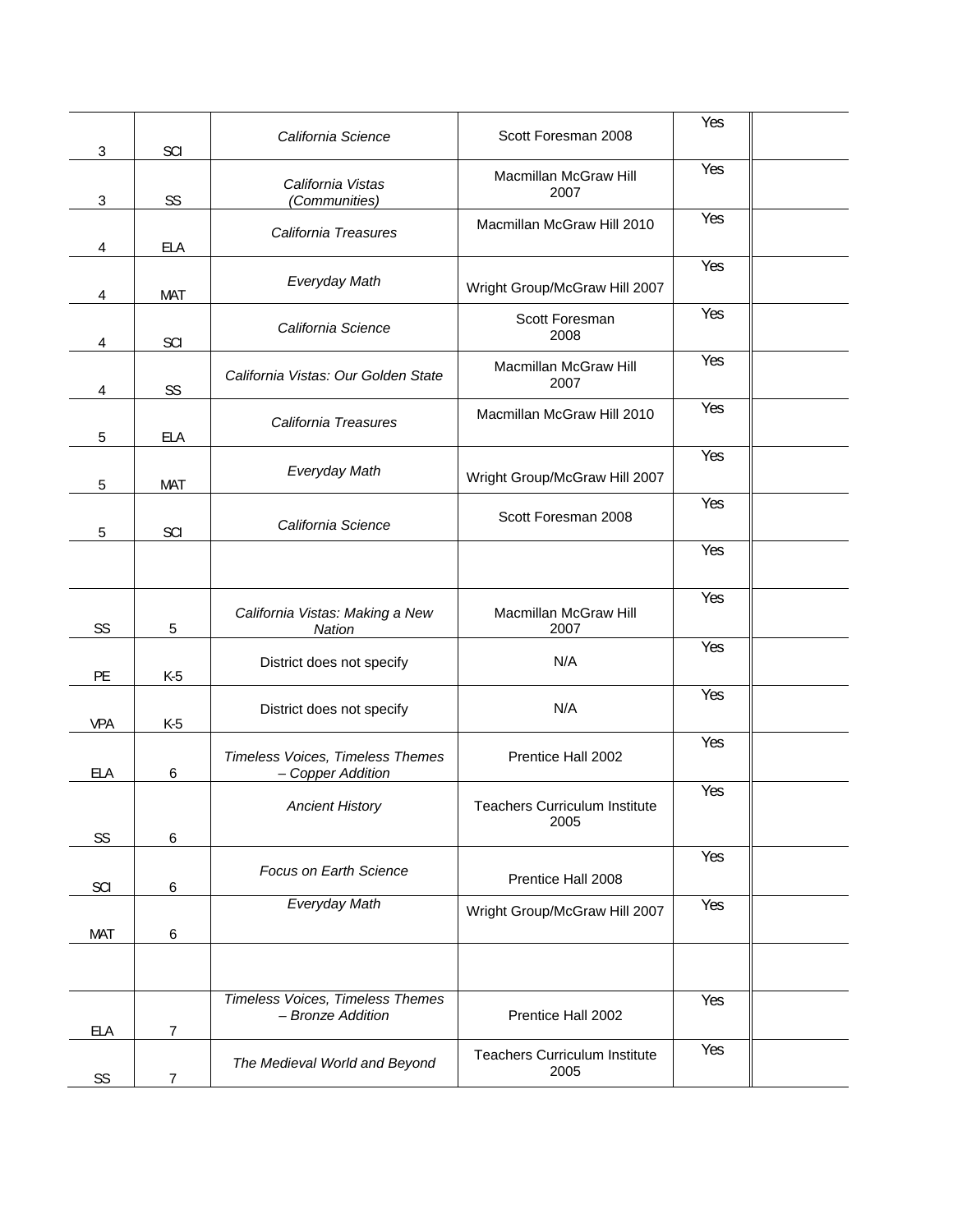| SCI        | 7              | <b>Focus on Life Science</b>                                     | Prentice Hall 2008                           | Yes |  |
|------------|----------------|------------------------------------------------------------------|----------------------------------------------|-----|--|
| MAT        | $\overline{7}$ | Pre-Algebra                                                      | Prentice Hall 2004                           | Yes |  |
| ELA        | 8              | Timeless Voices, Timeless Themes<br>- Silver Addition            | Prentice Hall 2002                           | Yes |  |
| SS         | 8              | <b>History Alive! The United States</b><br>Through Industrialism | <b>Teachers Curriculum Institute</b><br>2005 | Yes |  |
| SCI        | 8              | Focus on Physical Science                                        | Prentice Hall 2008                           | Yes |  |
| MAT        | 8              | Math-Algebra 1                                                   | <b>McDougal Littell</b>                      | Yes |  |
| HEA        | $6 - 8$        | District does not specify                                        | N/A                                          |     |  |
| <b>VPA</b> | $6 - 8$        | District does not specify                                        | N/A                                          |     |  |
| <b>PE</b>  | $6 - 8$        | District does not specify                                        | N/A                                          |     |  |

#### **SECTION B. GRADES 9–12**

| <b>CORE SUBJECT ABBREVIATIONS</b> |                                                                                                                          |                                                                                         |                                                       |                                  |                                                |
|-----------------------------------|--------------------------------------------------------------------------------------------------------------------------|-----------------------------------------------------------------------------------------|-------------------------------------------------------|----------------------------------|------------------------------------------------|
|                                   |                                                                                                                          | English Language Arts (ELA)<br>Math (MAT)                                               | Social Science (SS)<br>Science (SCI)                  |                                  |                                                |
|                                   | (NOTE: The "print area" is preset for two pages. Adjust as necessary to add or reduce the number of pages to be printed) |                                                                                         |                                                       |                                  |                                                |
| <b>Core Subject</b><br>Abbrev.    | Grade<br>Level                                                                                                           | <b>Current Textbooks</b><br>and<br><b>Instructional Materials (Use Exact</b><br>Titles) | <b>Publisher</b><br>and<br><b>Year of Publication</b> | Name District(s)<br>of Alignment | For<br><b>CDE</b><br><b>USE</b><br><b>ONLY</b> |
| English                           | 9                                                                                                                        | Timeless Voices, Timeless<br>Themes - Gold Edition                                      | Prentice Hall(2002)                                   | <b>WCCCUSD</b>                   |                                                |
| <b>Mathematics</b>                | 9                                                                                                                        | Algebra I                                                                               | Prentice Hall (2001)                                  | <b>WCCCUSD</b>                   |                                                |
| Social Science                    | 9                                                                                                                        | Geography and World<br>Cultures                                                         | <b>Glencoe (2007)</b>                                 | <b>WCCCUSD</b>                   |                                                |
| Science                           | $9th$ -<br>10 <sub>th</sub>                                                                                              | Biology                                                                                 | McDougal Littell (2008)                               | <b>WCCCUSD</b>                   |                                                |
| English                           | 10                                                                                                                       | <b>Timeless Voices, Timeless</b><br>Themes - Platinum Edition                           | Prentice Hall (2002)                                  | <b>WCCCUSD</b>                   |                                                |
| Social Sci.                       | 10                                                                                                                       | <b>Modern World History</b>                                                             | McDougal Littell (2006)                               | <b>WCCCUSD</b>                   |                                                |
| <b>Mathematics</b>                | 10                                                                                                                       | <b>Discovering Geometry</b>                                                             | Key Curriculum Press (2008)                           | <b>WCCCUSD</b>                   |                                                |
| Science                           | 9 <sup>th</sup> 10th                                                                                                     | Biology                                                                                 | McDougal Littell (2008)                               | <b>WCCCUSD</b>                   |                                                |
| Foreign<br>Language               | 10                                                                                                                       | Realidades I                                                                            | Prentice Hall (2004)                                  | <b>WCCCUSD</b>                   |                                                |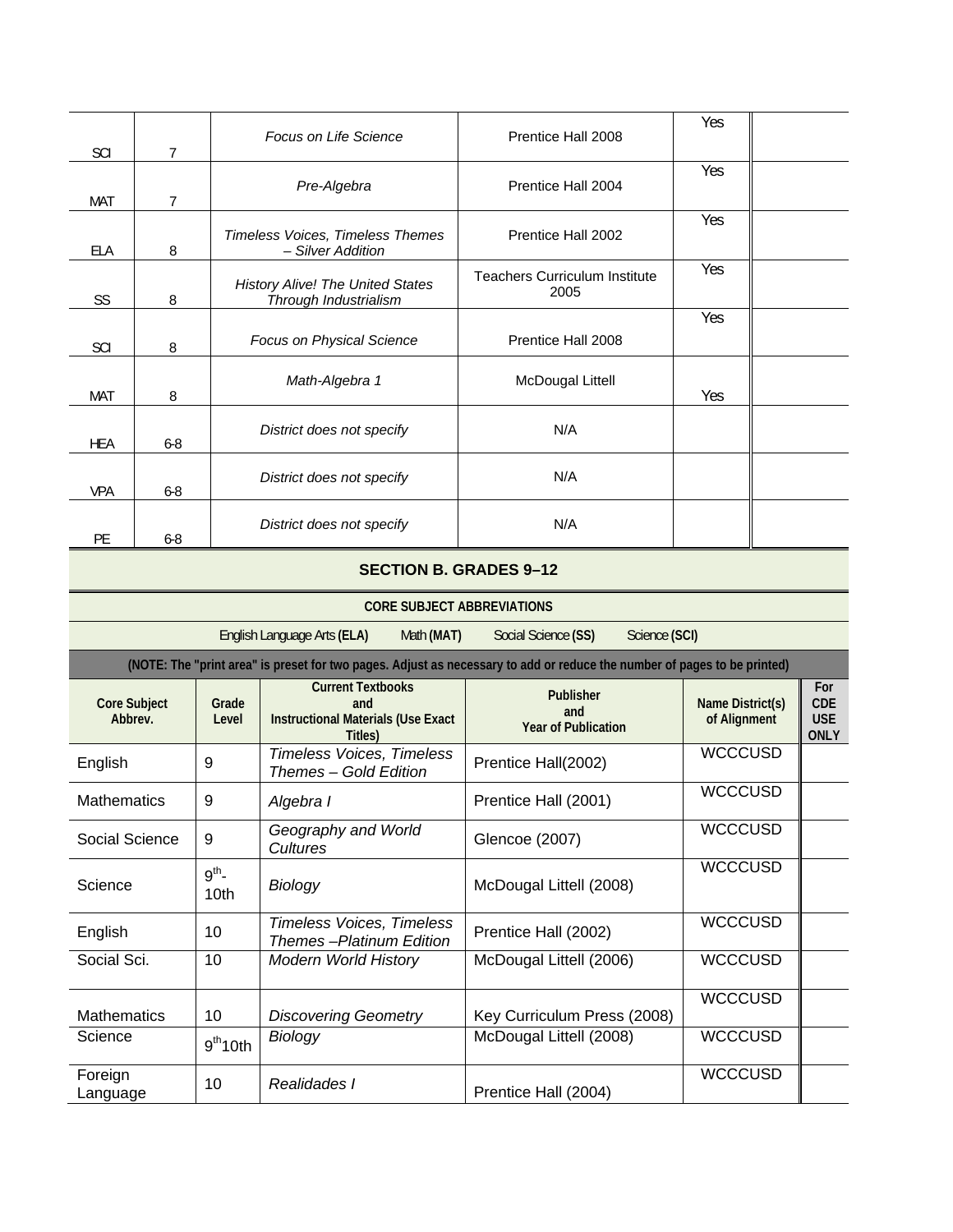| English                   | 11                                  | <b>Timeless Voices, Timeless</b><br>Themes - The American<br>Experience     | Prentice Hall (2002)                             | <b>WCCCUSD</b> |
|---------------------------|-------------------------------------|-----------------------------------------------------------------------------|--------------------------------------------------|----------------|
| Social Science            | 11                                  | US History - The<br>Americans                                               | Prentice Hall (2007)                             | <b>WCCCUSD</b> |
| <b>Mathematics</b>        | 11                                  | Advanced Algebra(2)                                                         | Key Curriculum Press (2010)                      | <b>WCCCUSD</b> |
| Science                   | 11                                  | Chemistry                                                                   | Prentice Hall (2005)                             | <b>WCCCUSD</b> |
| Foreign<br>Language       | 11                                  | Realidades 2                                                                | Prentice Hall (2004)                             | <b>WCCCUSD</b> |
| English                   | 12                                  | Timeless Voices, Timeless<br>Themes - Diamond Level<br>(British Tradition)  | Prentice Hall (2002)                             | <b>WCCCUSD</b> |
| Social Science            | 12                                  | American<br>Government/Economics                                            | Prentice Hall (2007)<br>McDougall Littell (2008) | <b>WCCCUSD</b> |
| <b>Mathematics</b>        | 12                                  | <b>Advanced Mathematical</b><br>Concepts: Pre-Calculus with<br>Applications | Glencoe/McgrawHill (2004)                        | <b>WCCCUSD</b> |
| Science                   | 12                                  | <b>Foundations of Physics</b>                                               | CPO Science (2004)                               | <b>WCCCUSD</b> |
| Foreign<br>Language       | 12                                  | Realidades 3                                                                | Prentice Hall (2004)                             | <b>WCCCUSD</b> |
| Fine Arts                 | 9th-<br>12th                        | District does not specify                                                   | N/A                                              | N/A            |
| Physical<br>Education     | 9th-<br>12 <sub>th</sub>            | District does not specify                                                   | N/A                                              | N/A            |
| Visual/Performing<br>Arts | 9 <sub>th</sub><br>12 <sub>th</sub> | District does not specify                                                   | N/A                                              | N/A            |

## **VIII. School Finances**

## **Expenditures per Pupil (Fiscal Year 2012-13)**

| Total Dollars I | Dollars per student | <b>Average Teacher Salary</b> |
|-----------------|---------------------|-------------------------------|
| \$2,998,450     | \$54,517            | \$52,429                      |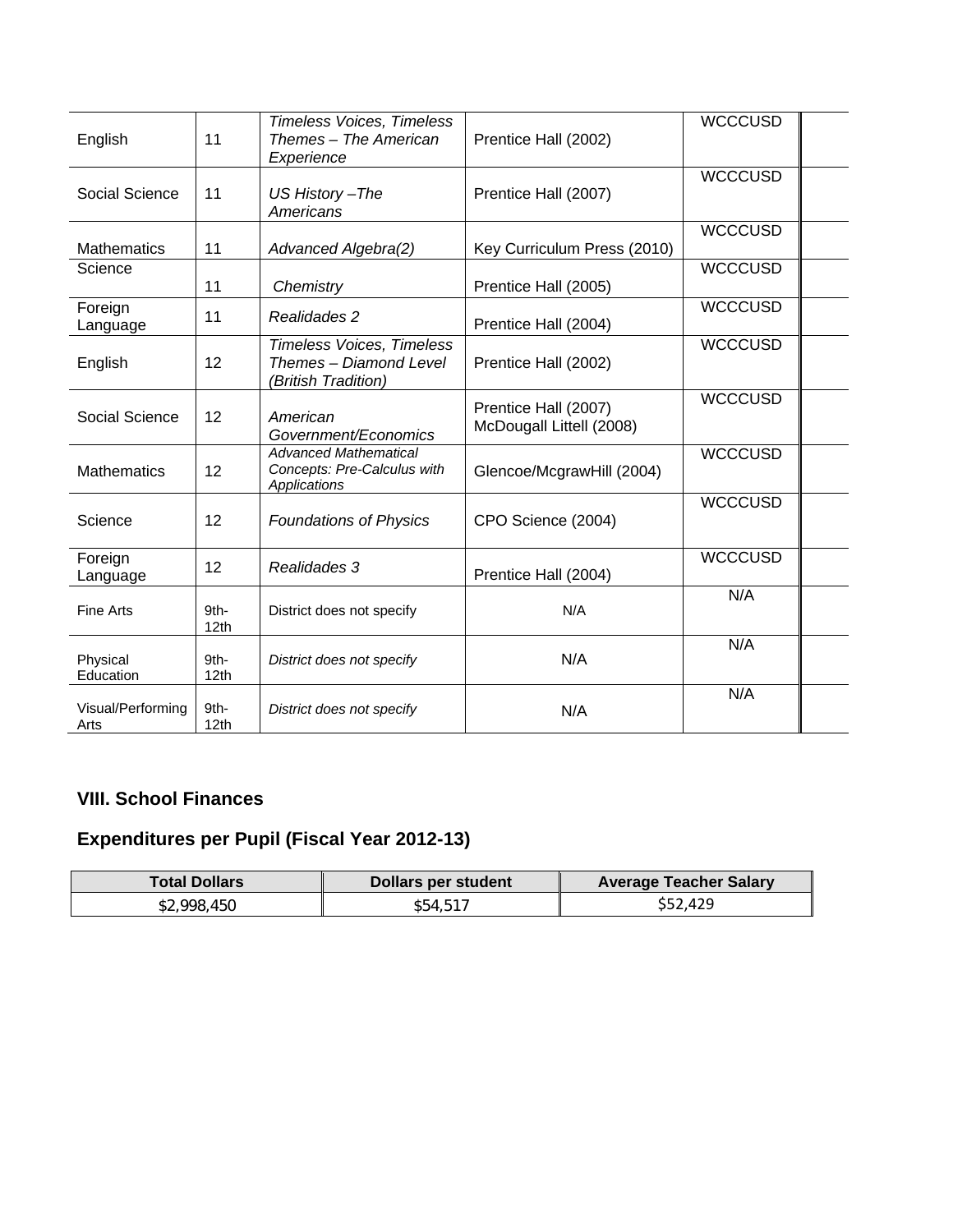## **Types of Services Provided**

Spectrum Center Schools work cooperatively with local school districts to develop a customized curriculum for each student based on the student's Individual Education Program (IEP), abilities, interests and goals. Spectrum Center Schools meet state education standards and are based on the principals of Applied Behavior Analysis (ABA). ABA is a discipline devoted to the understanding and improvement of human behavior. Spectrum's ABA curriculum includes specific strategies for preventing behaviors of concern, teaching alternative appropriate behavior, teaching self-control strategies, improving learning skills and responding to behaviors of concern in a safe and respectful manner.

Spectrum Center Schools serve students with emotional disturbance or developmental disabilities who benefit from a consistent and structured program, with an emphasis on a successful transition to a less restrictive environment. The students receive individualized instruction in academic, social and behavioral skills, including independent living and vocational skills in a low student to instructor ratio.

Spectrum Center Schools also serve students with autism, who receive a continuum of specialized education services in dedicated classrooms. Applied Behavior Analysis is the foundation of Spectrum's approach to teaching children with autism in an environment that is predictable, consistent, structured and positive. Spectrum's curriculum for students with autism in highly structured involves repeated presentation of instruction and focuses on communication, behavior, social and academic skills in a low student to instructor ratio.

Related services provided at by Spectrum Center per the student Individual Education Program include counseling, Speech and Language Therapy, Occupational Therapy, Adapted Physical Education, Augmentative Communication, and Assistive Technology.

| Category                        | <b>Spectrum Schools</b><br>Amount | <b>State Average</b><br>(ADA < 1,500) |
|---------------------------------|-----------------------------------|---------------------------------------|
| <b>Beginning Teacher Salary</b> | \$38,140                          | \$40.329                              |
| <b>Mid-Range Teacher Salary</b> | \$52,149                          | \$59,804                              |
| <b>Highest Teacher Salary</b>   | \$66,998                          | \$79.279                              |
| <b>Average Director Salary</b>  | \$78,680                          | \$91,712                              |

#### **Teacher and Administrative Salaries (Fiscal Year 2012-13)**

#### **IX. Student Performance**

## **Standardized Testing and Reporting**

Scores are not shown when the number of students with data is ten or less because it is too small for statistical accuracy and to protect student privacy. Districts and Parents receive test results. The Campus does not always receive them from the LRE. Not enough test results were received to provide an accurate report.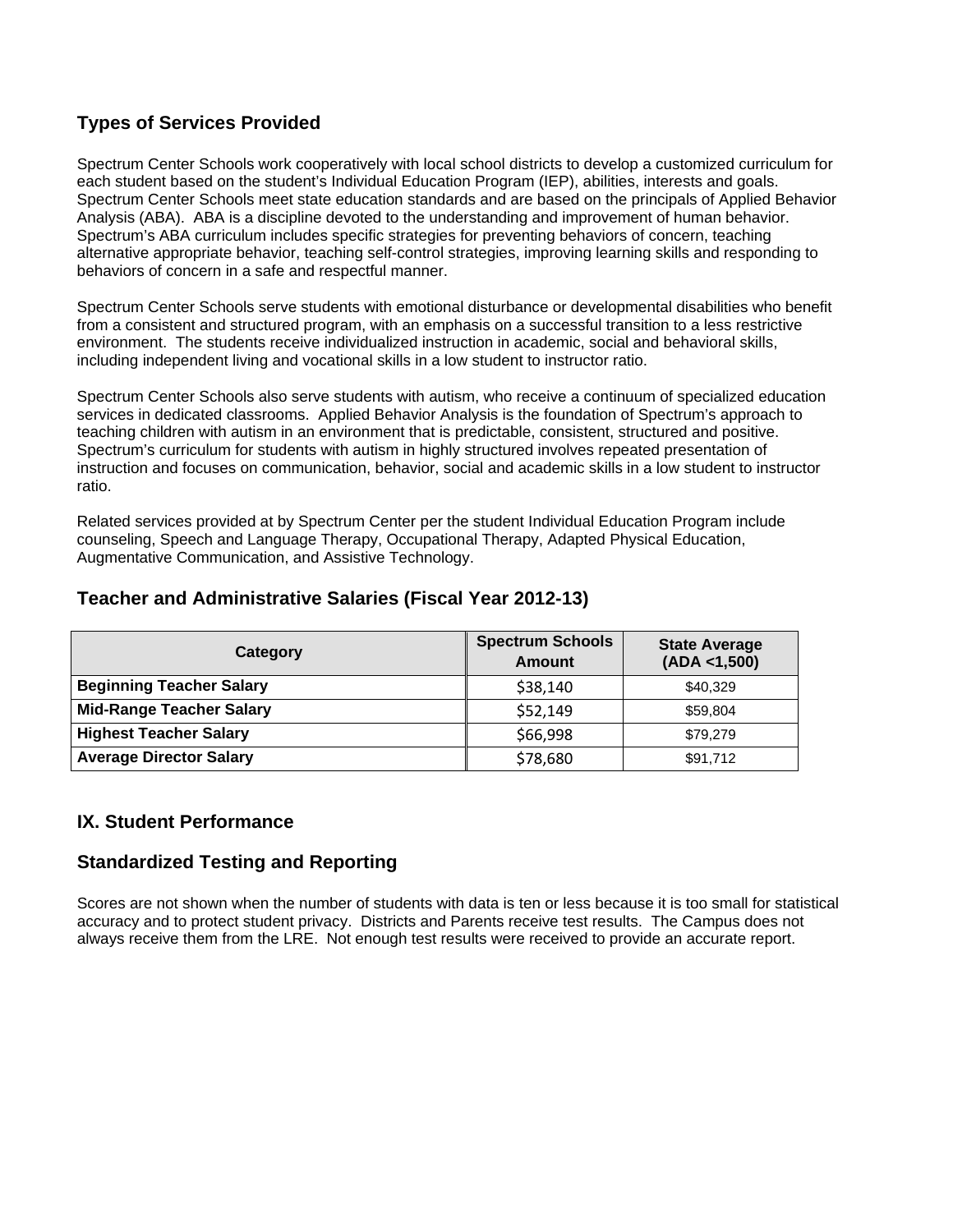#### **Other Student Outcome Data**



The IEP goal data indicate the percent of goals in which the students reached the third benchmark or better at the time of his/her annual. The behavioral progress data indicate the percentage of challenging behaviors targeted in a formal behavior intervention plan that had a 10% decrease or better at the time of the annual IEP.

## **X. Accountability**

## **California Department of Education Certification (CDE)**

The Spectrum Center Schools are all certified by the California Department of Education.

## **Schools Commission of the Western Association of Schools and Colleges Accreditation (WASC)**

The Spectrum Center Schools are all fully accredited by the Schools Commission of the Western Association of Schools and Colleges.

## **Academic Performance Index (API)**

The API is not applicable to Non Public Schools.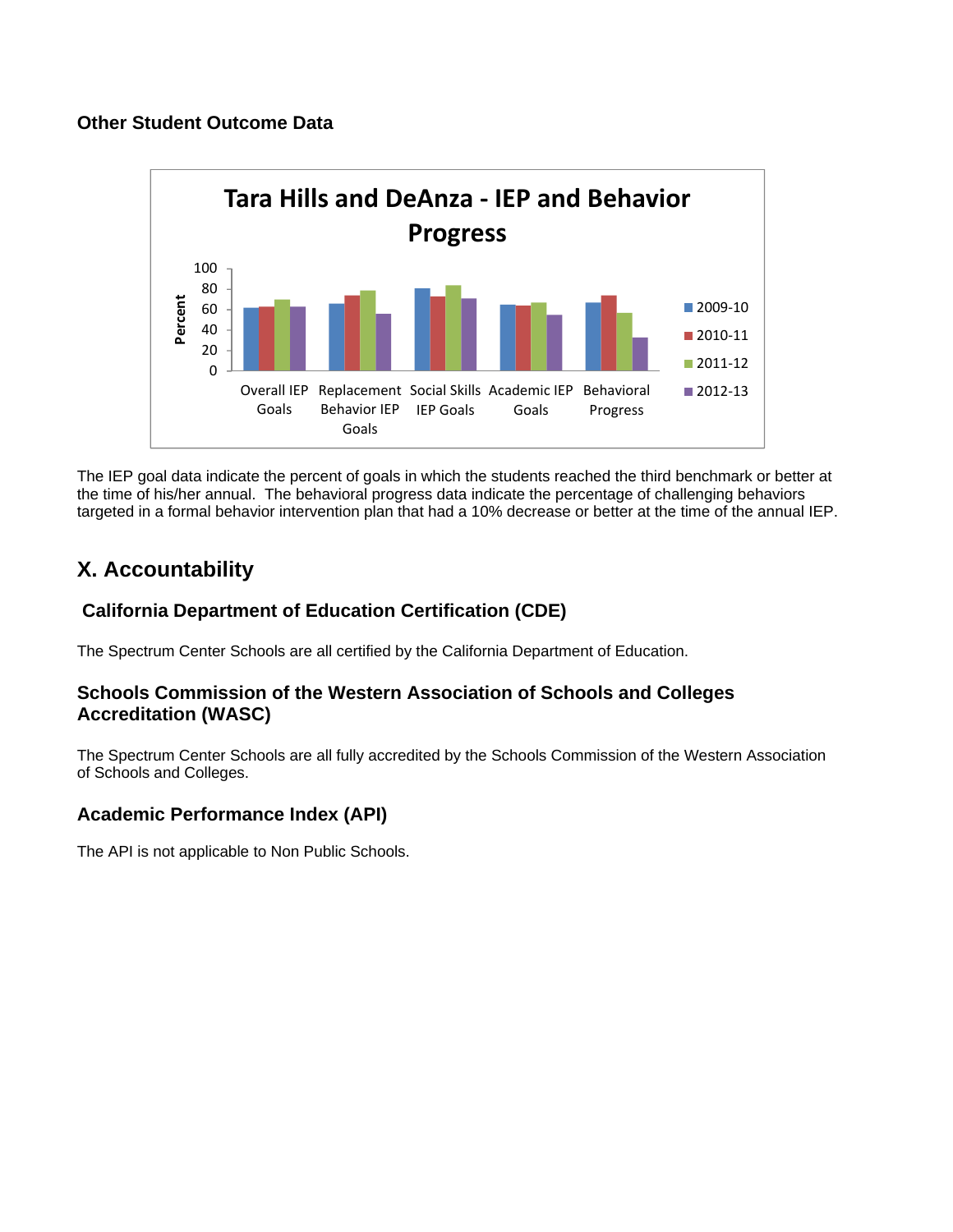## **XI. Postsecondary Preparation**

## **WorkAbility I**

Spectrum Center is a state-approved WorkAbility I Program (WAI) site. WorkAbility I is a California transition program and is funded and administered by the Special Education Division of the California Department of Education. The WorkAbility I Program provides resources for transition services with a primary focus on comprehensive pre-employment, work site training, and employment, along with follow-up services for youth in special education.

Spectrum's WAI program goal is to provide students with the skills necessary to maximize the level of independence and productivity in their lives, assisting them into a quality adult life.

The State WAI model requires service delivery, data collection, documentation, and reporting in line with WAI's Array of Services. The WAI Array includes, but is not limited to, career awareness and exploration, career counseling, vocational assessments, pre-employment activities that promote employment readiness, job search skills, and job retention, work training, and follow-up services. Spectrum's WAI Program strives to include as many elements of these services as "best practices", based on individual student's skills, abilities, and interests.

Spectrum's WAI program offers pre-vocational / vocational training, and pre-employment and career planning services for students 14-22 aligned as much as possible with each student's Individual Education Plans (IEP). As mandated in the IDEA 2004, and by the age of 16, transition planning, post-secondary goals, and individualized transition services will be addressed simultaneously with the development of the student's annual IEP goals. The Individual Transition Plan (ITP) is based on age-appropriate transition assessments. Measurable post-secondary goals are developed based on students' individual long-term objectives, interests, and preferences, and may include paid work training and other employment-related services. The development and practice of independent living skills are also a part of the long-term goals.

Pre-vocational and vocational training prepares students for future WAI subsidized or direct hire work training and employment opportunities, and includes, but is not limited to, pre-vocational/vocational tasks, mobility training, self-care, training in tolerance with time on task, work maturity standards and values, and the development of effective communication skills. The program features a strong community-based component. Research has shown that it is most productive for our students to learn skills in the natural environment where they will be later expected to demonstrate the skills. In this way, generalization is enhanced and independence maximized.